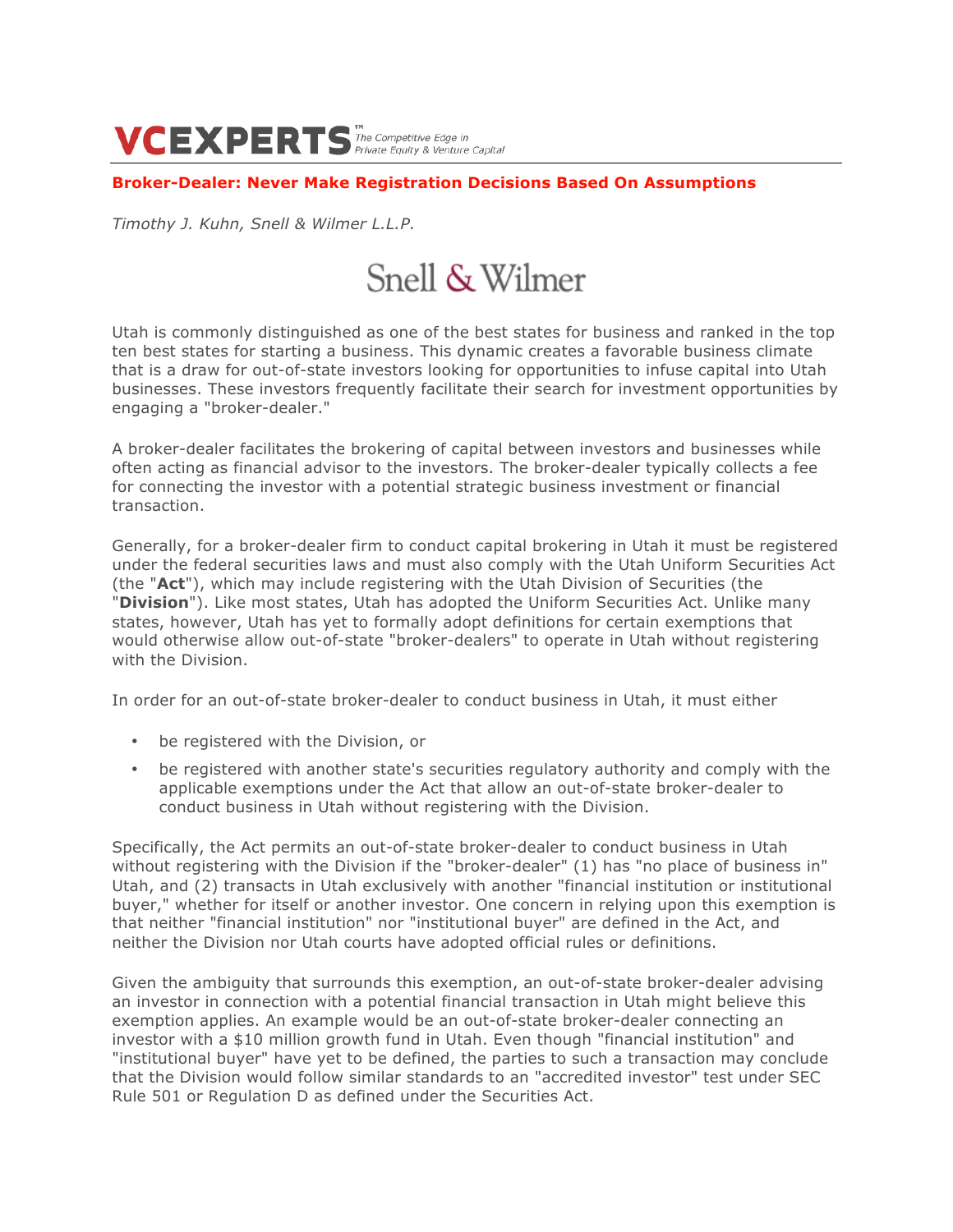Many states that have adopted the Uniform Securities Act have applied the "accredited investor" standard as the definition of "institutional buyer" under this exemption. For example, Delaware has formally defined "institutional buyers" for purposes of this registration exemption under its adoption of the Uniform Securities Act to include "accredited investors" as defined in SEC Rule 501. The state of Washington also followed the "accredited investor" approach, defining an "institutional buyer" to mean a corporation, partnership or other entity of not less than \$10 million or entities of sufficient expertise and financial strength to bear the risks of purchasing unregistered securities.

Congruent with Delaware and Washington, there are Utah Division interpretative opinion letters (the "**Opinions**") that have consistently suggested that the "accredited investor" approach is followed when defining whether the "institutional buyer" exemption applies. For example, in one interpretive opinion the Division opines that an "institutional buyer" is considered to have a "heightened amount of knowledge and experience" related to the purchase of securities, "eliminat[ing] the need for state protection by securities registration with respect to its investments in securities." The Division identified three core characteristics, consistent with the requirements for an "accredited investor" under SEC Rule 501 that a "customer" or "business" must demonstrate to qualify as an "institutional buyer" and exempt the broker-dealer from registration with the Division: (1) experience; (2) sophistication; and (3) knowledge related to "investment decisions" and "financial matters." However, without formal Division rules, any such reliance on these Opinions has some element of risk, and may even be dangerous, when considering the ramifications of a potential Division finding that a broker-dealer firm's interpretation of "institutional buyer" is incorrect.

For the time being, an out-of-state broker-dealer should use caution when it attempts to advise an investor or Utah business in connection with a potential business investment or financial transaction in Utah without registering with the Division. Even with the Division's own opinions seemingly congruent with other states who have formally adopted the "accredited investor" standard as the definition of "institutional buyer" under this exemption, capital investors seeking to enter the Utah market using a registered out-ofstate broker-dealer should proceed with caution. Out-of-state broker-dealers should consider registering with the Division until such time when the definition of an "institutional buyer" is formally defined in Utah.

*Brad W. Merrill and Kenneth C. Ashton, Partners at Snell & Wilmer, contributed to this article.*

## **Timothy J. Kuhn, associate, tkuhn@swlaw.com**



Timothy J. Kuhn is an associate in the Salt Lake City, Utah office of Snell & Wilmer L.L.P. His practice is concentrated in business and finance with an emphasis on corporate governance, mergers and acquisitions, private placements, securities law compliance, joint ventures, and general corporate matters.

**Full Bio** (http://www.swlaw.com/attorneys/timothy\_kuhn)